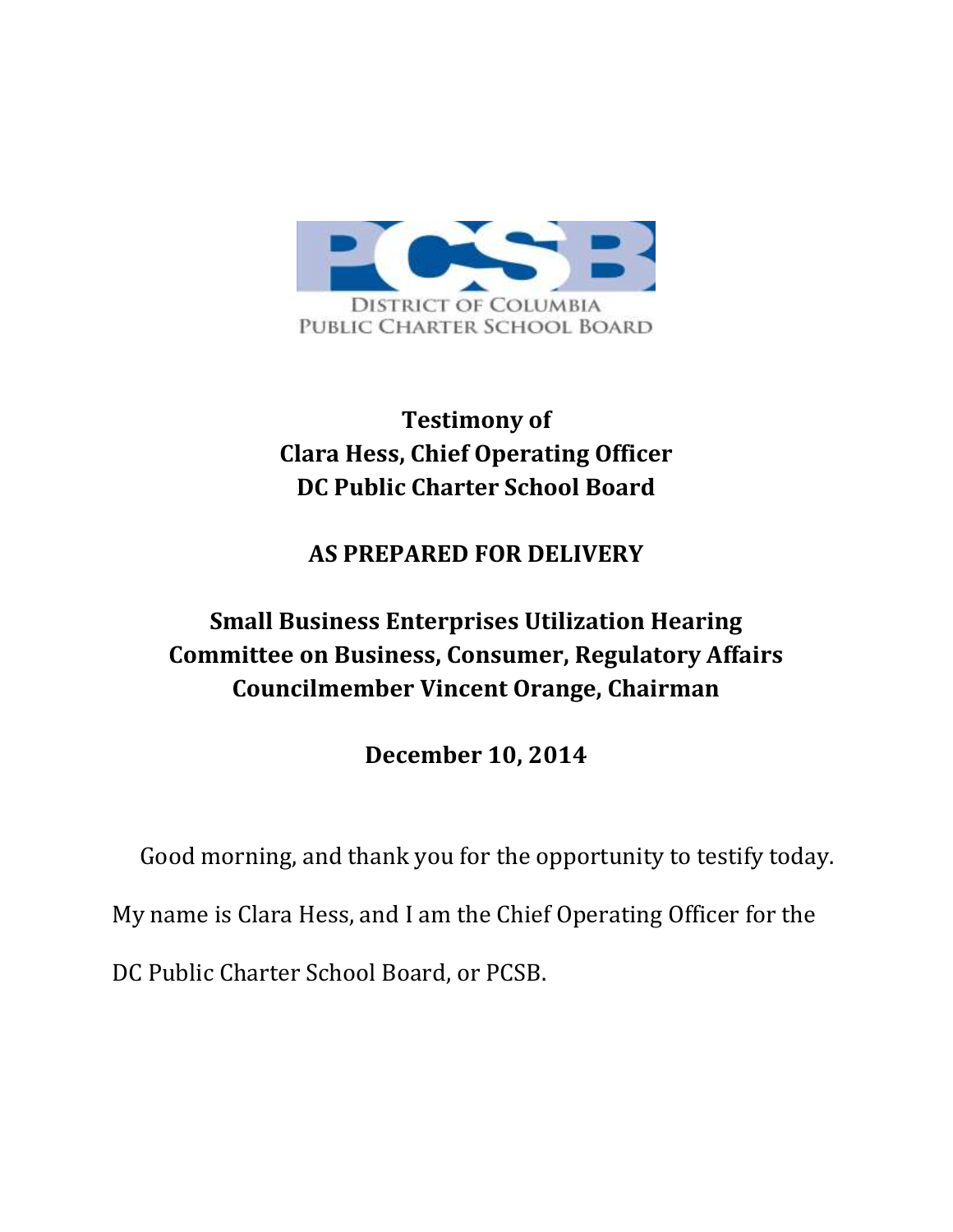PCSB is an independent agency that serves as DC's authorizer of public charter schools. PCSB's goal is to provide Washington DC students and their families with choices for quality public school education. PCSB achieves this through a comprehensive application review process, effective oversight, meaningful support and active involvement of parents, school leaders, the community and policy makers.

Thank you for the opportunity to testify today about PCSB's FY14 and FY15 budget, and our progress towards meeting our goals for certified small business enterprises, or CSBE's.

PCSB's expendable budget for FY14 was \$244,073.78. This is the difference of our *Appropriated Operating Budget* – total as reported by the OCFO in the Annual Operating Budget and Capital Plan less PCSB's Budget *Exclusions* – allowable reductions, such as salaries, fringe benefits, telephone services and office leases. This left us with,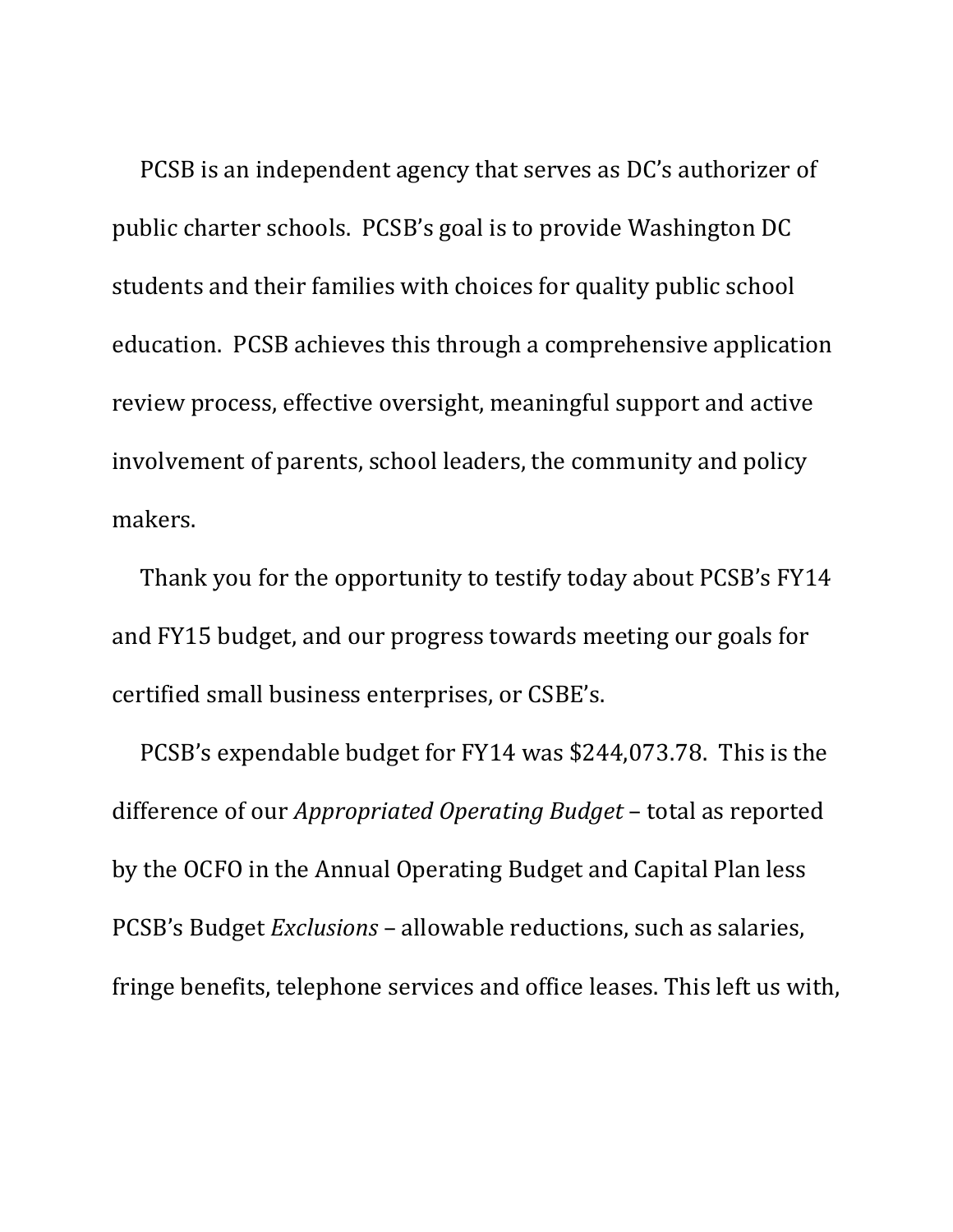as the law requires, a goal of \$122,036.89 or one-half of our expendable budget, to be spent at CSBE's.

In FY14, PCSB spent \$110,156.08 with SBE's; with \$93,164.37 spent with certified SBE's, leaving us \$28,872.52 short, or 76% to goal.

PCSB is committed to reaching its goal of spending 50% of our expendable budget with CSBE's in FY15. In FY14, we made progress towards this goal and improved over FY13, but fell short for two primary reasons. One, we worked with a vendor for a contract of \$17,000, but later discovered that they, although a small business enterprise located in the District, were not a registered CSBE.

And two, PCSB was also in need of a number of services, such as expert resources for qualitative site reviews of schools, building advanced dashboards for our innovative Performance Management Framework, forensic accounting and other academic technology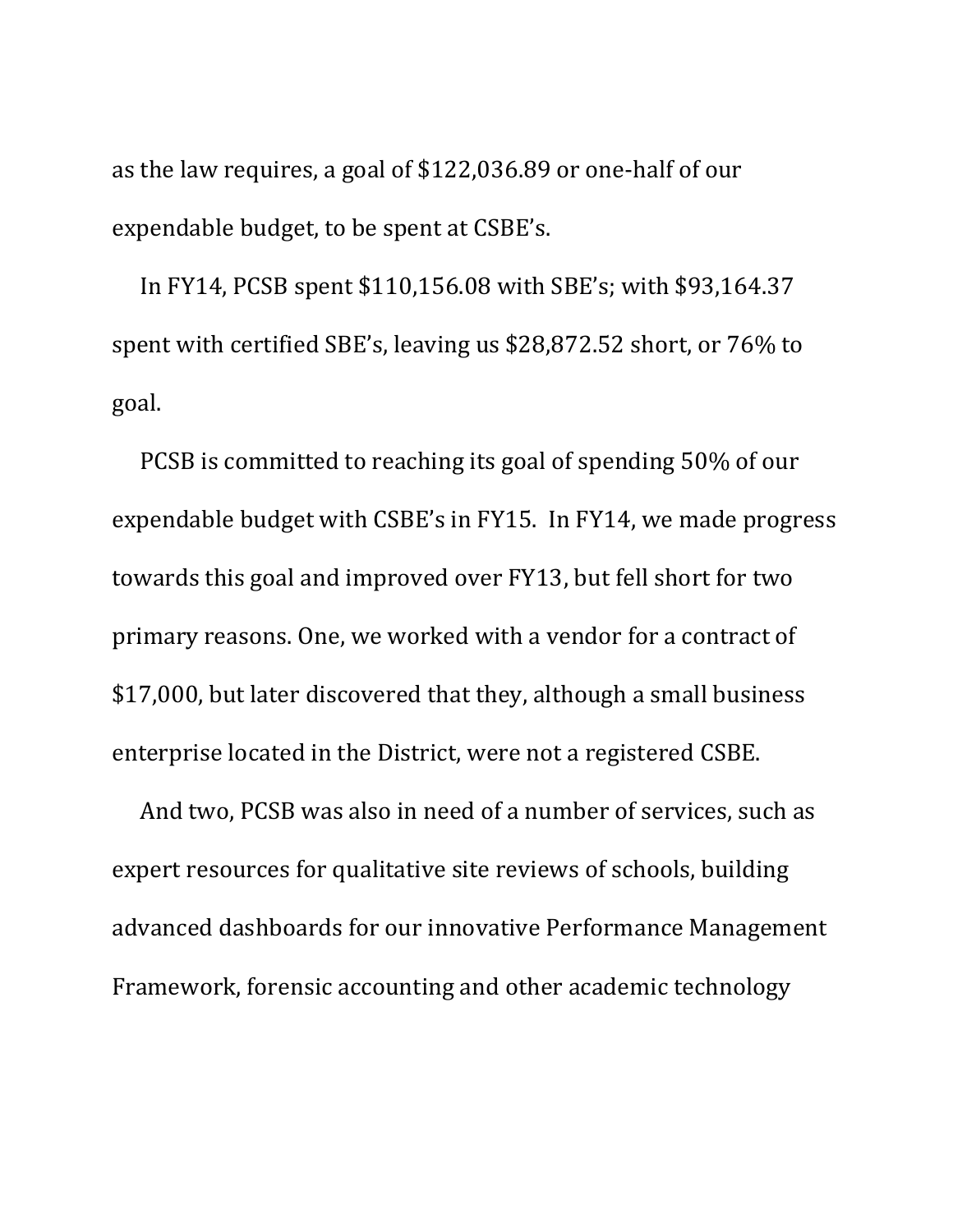software that could not be effectively provided by small, local businesses at this time.

We will continue to make progress in this fiscal year. Our expendable budget for FY2015 is \$877,802, with a goal for SBE spending of \$438,901.

We are working to meet our FY15 goal by taking three affirmative steps. First, we have made reaching the 50% goal a procurement priority and will procure goods and services from the District of Columbia Supply Schedule as often as practicable. Second, in tightening our internal procedures, we will ensure that all PCSB departments consult DSLBD's list of CSBE's when considering vendors. Finally, we will inform our current local vendors who are not CSBEs of the certification process, and encourage them to register.

By implementing these changes, we are hopeful we will meet our CSBE spending target in FY15.